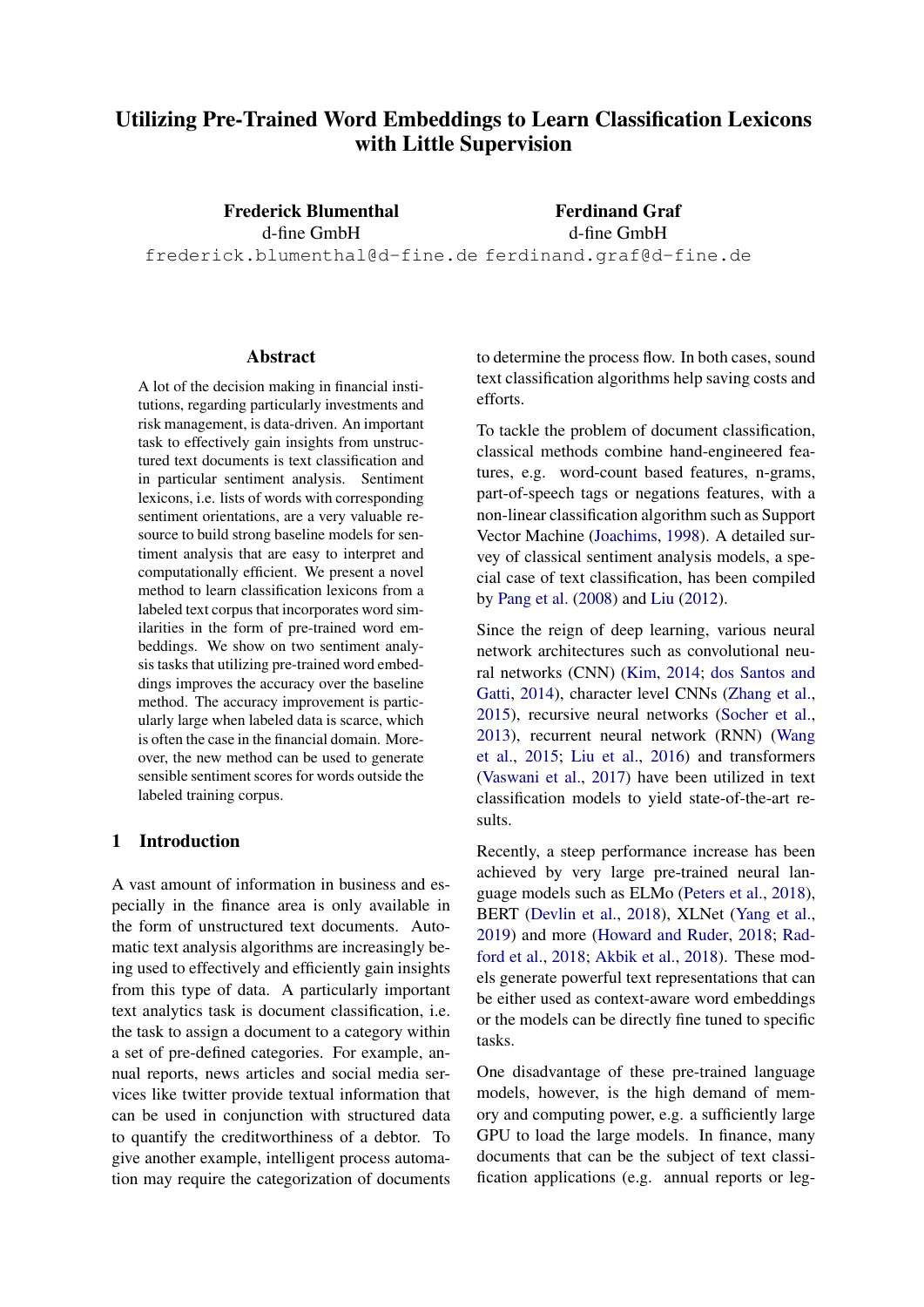islative documents), are very large, so that the computational cost becomes very relevant. Another disadvantage is that because of their complexity, many state-of-the-art deep learning models are hard to interpret and it is very difficult to retrace the model predictions. Model interpretability, however, seems to be particularly important for many financial institutions and interpretable models with transparent features are often favored over more complex models even if the complex models are more accurate.

A powerful resource for building *interpretable* text classification models are classification lexicons and in particular sentiment lexicons. A sentiment lexicon is a list of words (or n-grams) where each word is assigned a sentiment orientation. The sentiment orientation can be binary, i.e. each word in the lexicon is labeled as *positive* or *negative*, or continuous where a continuous sentiment score is assigned to the words (e.g. in the interval [-1, 1]). More generally, a classification lexicon is a list of words where each word is assigned a vector with one score for each class.

Sentiment lexicons have been an integral part of many classical sentiment analysis classifiers [\(Mo](#page-8-9)[hammad et al.,](#page-8-9) [2013;](#page-8-9) [Vo and Zhang,](#page-9-7) [2015\)](#page-9-7). Approaches based on sentiment lexicons seem to be particularly popular in the finance domain [\(Kear](#page-8-10)[ney and Liu,](#page-8-10) [2014\)](#page-8-10). In addition, it has been shown that even modern neural network models can profit from incorporating sentiment lexicon features [\(Teng et al.,](#page-9-8) [2016;](#page-9-8) [Qian et al.,](#page-8-11) [2016;](#page-8-11) [Shin](#page-9-9) [et al.,](#page-9-9) [2016\)](#page-9-9). Using classification lexicon features can be thought of as a way of inducing external information that has been learned from different data sets or compiled by experts.

Three approaches to sentiment lexicon generation are usually distinguished in the literature, namely the manual approach, the dictionary-based approach and the corpus-based approach, see for example [\(Liu,](#page-8-2) [2012,](#page-8-2) Chapter 6). A popular finance specific lexicon has been compiled by [Loughran and McDonald](#page-8-12) [\(2011\)](#page-8-12) from 10-K fillings , but see also the General Inquirer [\(Stone](#page-9-10) [et al.,](#page-9-10) [1962\)](#page-9-10) and the Subjectivity Lexicon [\(Wilson](#page-9-11) [et al.,](#page-9-11) [2005\)](#page-9-11).

Fairly recently, models have been designed to generate sentiment lexicons from a labeled text corpus. In many cases distant supervision approaches

are employed to generate large amounts of labeled data. For example, [Mohammad and Turney](#page-8-13) [\(2013\)](#page-8-13) compiled a large twitter corpus where noisy labels are inferred from emoticons and hashtags. Countbased methods such as pointwise mutual information (PMI) generate sentiment scores for words based on their frequency in positive and negative training sentences [\(Mohammad and Turney,](#page-8-13) [2013;](#page-8-13) [Kiritchenko et al.,](#page-8-14) [2014\)](#page-8-14).

A more direct approach to learn sentiment lexicons from labeled corpora is to use supervised machine learning. The basic idea is to design a text classification model that contains a parametrized mapping from word token to sentiment score and an aggregation of word-level sentiment scores to document scores. The parametrized mapping which yields the sentiment lexicon is learned during training. [Severyn and Moschitti](#page-9-12) [\(2015\)](#page-9-12) proposed a linear SVM model and showed that the machine learning approach outperforms countbased approaches. A simple linear neural network model has been proposed by [Vo and Zhang](#page-9-13) [\(2016\)](#page-9-13). A similar model with a slightly more complex neural network architecture is used by [Li and Shah](#page-8-15) [\(2017\)](#page-8-15). They use data from StockTwits, a social media platform designed for sharing ideas about stocks, which they also use to generate sentiment-specific word embeddings.<sup>[1](#page-1-0)</sup> Pröllochs et al.  $(2015)$ design a linear model and add L1 regularization to optimally control the size of the sentiment lexicons.

We see two main challenges for the generation of new domain specific classification lexicons via a pure supervised learning approach.

- The generation of robust classification lexicons requires large amounts of supervised training data. Manual labeling of data is very expensive and a distant (or weak) labeling approach may not be possible for all applications.
- Using small or medium size supervised training data, one may encounter many words at prediction time that are not part of the training corpus.

<span id="page-1-0"></span><sup>&</sup>lt;sup>1</sup>The objective of sentiment-specific word embeddings, first proposed by [Maas et al.](#page-8-17) [\(2011\)](#page-8-17), is to map words (or phrases) close to each other if they are both semantically similar and have similar sentiment. A sentiment lexicon could be considered as one-dimensional or two-dimensional word embeddings.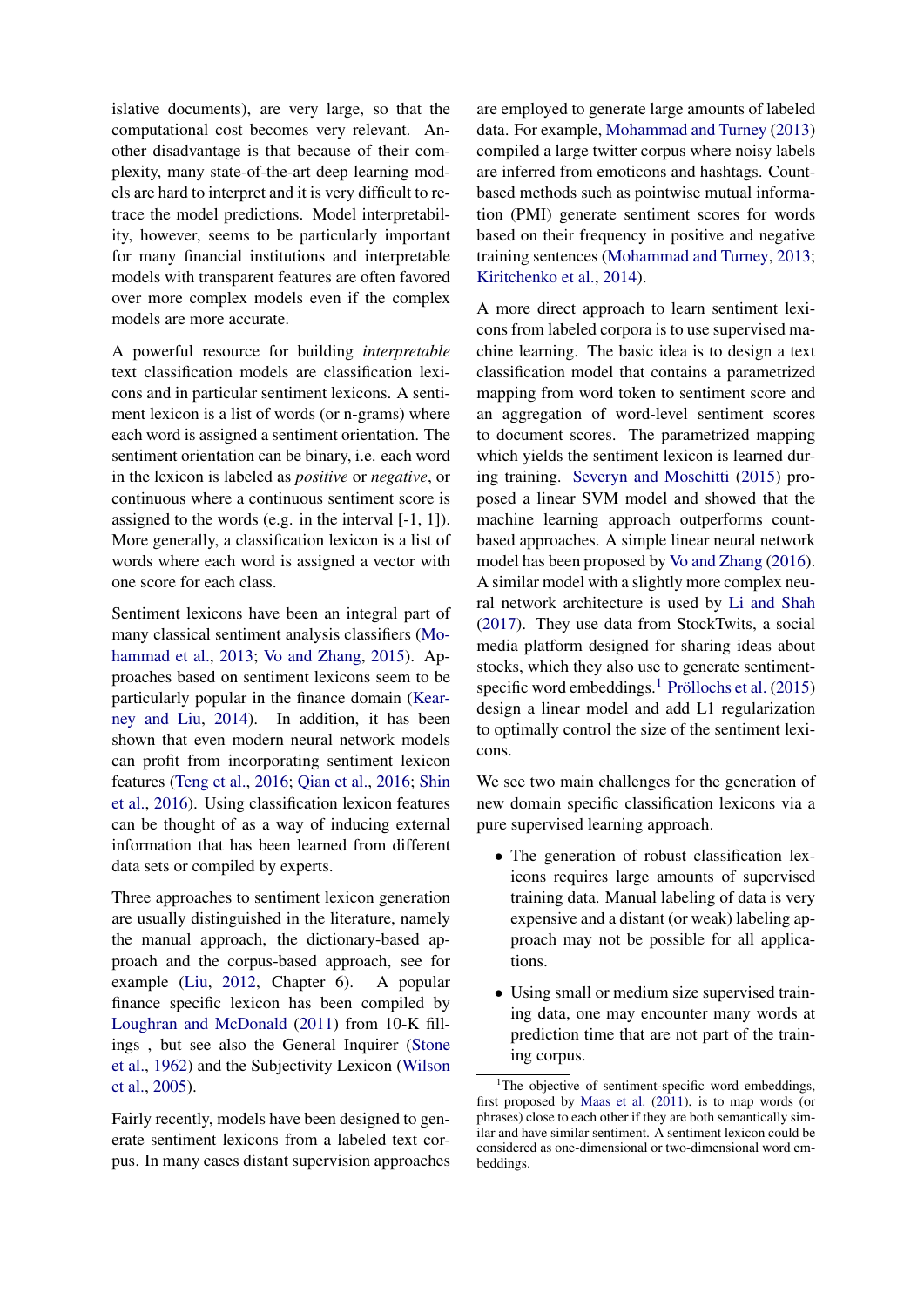To tackle these problems, we propose a novel supervised method to generate classification lexicons by utilizing unsupervised data in the form of pre-trained word embeddings. This approach allows to build classification lexicons with very small amounts of supervised data. In particular, it allows extending the classification lexicon to words outside the training corpus, namely to all words in the vocabulary of the pre-trained word embedding.

The remainder of this paper is structured as follows. Section [2](#page-2-0) gives a short introduction to supervised learning of classification lexicons in general and then introduces the novel model extension to utilize pre-trained word embeddings. We show empirically in Section [3](#page-4-0) that the use of pre-trained word embeddings improves prediction accuracy and generates better classification lexicons. The accuracy improvement is particularly large for small training data sets. In addition, we show that the model generates sensible word-level class scores for words that are not part of the training data. For the experiments we use the popular SST-2 sentiment analysis dataset which is part of the GLUE benchmark and a new dataset of manually labeled financial newspaper headlines. In Section [4](#page-6-0) we describe how a modification of the proposed method can be applied to hierarchical (multi-level) document classification and supervised sentence highlighting in large documents.

# <span id="page-2-0"></span>2 Methodology

The goal is to learn a classification lexicon, that is, for a given set of word tokens (or n-grams)  $\mathcal{D} = \{x^{(l)}\}_{l=1}^L$ , the task is to learn a domain specific function  $s : \mathcal{D} \to \mathbb{R}^C$  that assigns each token a vector of class scores. The resulting classification lexicon  $\mathcal L$  is then defined as the set of tuples consisting of tokens  $x^{(l)}$  and corresponding  $C$ -dimensional class scores  $s_l$ ,

$$
\mathcal{L} = \{ (x^{(1)}, s_1), \dots, (x^{(L)}, s_L) \}.
$$
 (1)

In the specific case of sentiment analysis, the function s may be two-dimensional with channels for positive and negative sentiment or higherdimensional in order to represent fine-grained nuances of sentiment.

For supervised learning of the classification lexicon, a data set with labeled text sentences is used, i.e. a data set  $D = \{(t_n, y_n)\}_{n=1}^N$  that consists of sentences (or other pieces of text)  $t_n$  with corresponding class label  $y_n \in \{1, \ldots, C\}$ . In this setting, the overall idea is to design a classification model that consists of an elementwise mapping s from word token to word-level class scores and a function  $f$  that aggregates the word class scores to sentence-level class probabilities,

<span id="page-2-1"></span>
$$
\bm{p}(t) = \bm{f}\left(\bm{s}(x_1), \bm{s}(x_2), \ldots, \bm{s}(x_{|t|})\right), \quad (2)
$$

with  $p \in [0, 1]^C$  and |t| denotes the number of words in sentence  $t$ . The objective is to learn the functions  $s$  and  $f$  such that the model as accurately as possible predicts the sentence class labels of the training data. The learned function  $s$  then yields the mapping to generate the classification lexicon.

Note that this is a special case of a more general class of hierarchical (multi-level) text classification models that generate class scores for low-level segments and then aggregate these scores to produce document-level classifications. This is discussed in more detail in Section [4.](#page-6-0)

In order to assure that the learned function s actually produces sensible word-level class scores, the following two conditions have to be fulfilled.

- The function  $s(x)$  that maps a token to a class score must not depend on context, i.e. each word token in the lexicon must be mapped to a unique class score value. If the mapping was context dependent, then a single word might be assigned to multiple class scores.
- The aggregation function  $f$  must be designed such that the predicted sentence-level class probabilities have a clear dependence on the word-level class scores. In particular, an increase in a certain word-level class score must ceteris paribus increase the sentencelevel probability for this class (more than for any other class). That is, for each sentence t, each class  $c' \neq c \in \{1, ..., C\}$  and each token  $x \in t$ .

$$
\frac{\partial p_c(t)}{\partial s_c(x)} > \frac{\partial p_{c'}(t)}{\partial s_c(x)}.\tag{3}
$$

To design a model instance in this general setting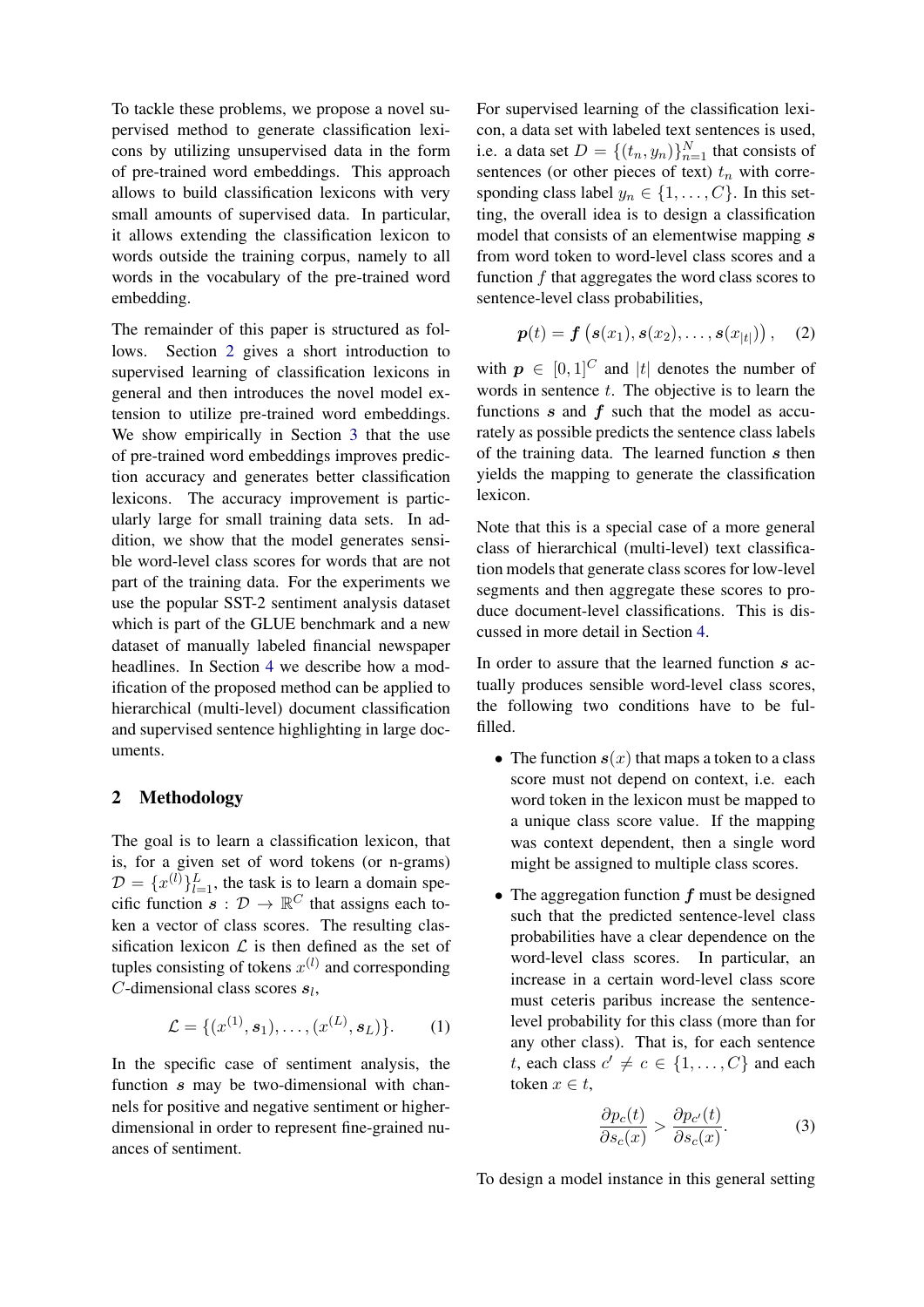one has to specify the mapping  $s(x)$  and the function  $f$  from Eq. [\(2\)](#page-2-1) such that the above conditions are satisfied.

### 2.1 Baseline

Arguably the simplest instance of the described approach, which we use as our baseline model, is to use as function s a direct mapping and as aggregation function  $f$  a simple averaging followed by a softmax function. Very similar models have been proposed in previous works [\(Severyn and Mos](#page-9-12)[chitti,](#page-9-12)  $2015$ ; Pröllochs et al.,  $2015$ ; [Vo and Zhang,](#page-9-13) [2016\)](#page-9-13).

Representing the word tokens  $x$  as one-hot vectors, the direct mapping s from word token to word-level class scores can be formulated as a simple matrix-vector multiplication,

$$
s(x) = Sx, \tag{4}
$$

where  $S$  is the class score embedding matrix of dimensionality  $C \times L$ . The columns of matrix S give the classification lexicon, i.e. the  $l^{th}$  column gives the class scores for token  $x^l$ . The word-level class scores are then averaged to compute sentence level class scores,

<span id="page-3-0"></span>
$$
z(t) = \frac{1}{|t|} \sum_{x \in t} s(x) \tag{5}
$$

<span id="page-3-1"></span>that are finally normalized to yield probabilities,

$$
p_c(t) = \frac{e^{z_c(t)}}{\sum_{c'=1}^{C} e^{z_{c'}(t)}}.
$$
 (6)

The only parameters of the model are the elements of the class score matrix  $S$ , that is, the elements of the classification lexicon. To tune the model parameters we minimize the average cross-entropy over the training data,

$$
L_{CE}(D|S) = -\frac{1}{N} \sum_{n=1}^{N} \sum_{c=1}^{C} y_{nc} \log p_c(t_n) + \lambda |S|_1
$$
\n(7)

where L1 regularization is added as proposed by Pröllochs et al.  $(2015)$ . Is is known that L1 regularization tends to drive model parameters to zero which in this case reduces the size of the classification vocabulary. This behavior can be desirable because many words in the training data (e.g. stop words) are not expected to carry any sensible class score.

### 2.2 New approach

In the baseline model, a direct mapping from word token to word-level class score is learned from scratch for every word token. In particular, no prior knowledge about semantic relationships between word tokens is considered in the model. Semantic similarity between words can be captured very well by pre-trained word embeddings such as *word2vec* or *GloVe*. Therefore, we propose a classification lexicon model that is build on top of word embeddings. This way, prior knowledge is induced into the model that has been previously learned from a very large and representative unsupervised corpus. This should be particularly useful when learning a classification lexicon from a small supervised corpus.

For the token-level score function  $s$  from Eq. [\(2\)](#page-2-1) a two-step function is designed that first maps the word token to its word vector and then transforms the word vector to a token class score,

$$
s(x) = \bar{s}(w(x))\tag{8}
$$

where  $w(x)$  is the word embedding of token x with dimensionality  $E$ . The aggregation function is the same as in the baseline model, that is, the class score of a sentence is modeled as the average over the word scores which are then normalized by a soft-max function, see Eq. [\(5\)](#page-3-0) and [\(6\)](#page-3-1).

The function  $\bar{s}: \mathbb{R}^E \to \mathbb{R}^C$  is modeled as a multilayer fully connected neural network with ReLU activations,

$$
\mathbf{h}^{(1)} = \text{ReLU}\left(W^{(1)}\mathbf{w}(\mathbf{x})\right)
$$
\n
$$
\mathbf{h}^{(2)} = \text{ReLU}\left(W^{(2)}\mathbf{h}^{(1)}\right)
$$
\n
$$
\vdots
$$
\n
$$
\mathbf{h}^{(H)} = \text{ReLU}\left(W^{(H)}\mathbf{h}^{(H-1)}\right)
$$
\n
$$
\mathbf{s} = W^{(final)}\mathbf{h}^{(H)}.
$$
\n(9)

We choose all of the  $H$  hidden layers to be of some fixed length  $I$ , the word-level class scores s have length C. This gives a total of  $I(E+(H-1)I+C)$  parameters. A high-level sketch of the classification lexicon model is shown in Figure [1.](#page-4-1) It should be noted that the same function  $\bar{s}$  is applied independently to each word token. This can be efficiently implemented e.g. by a convolutional layer with kernel size 1.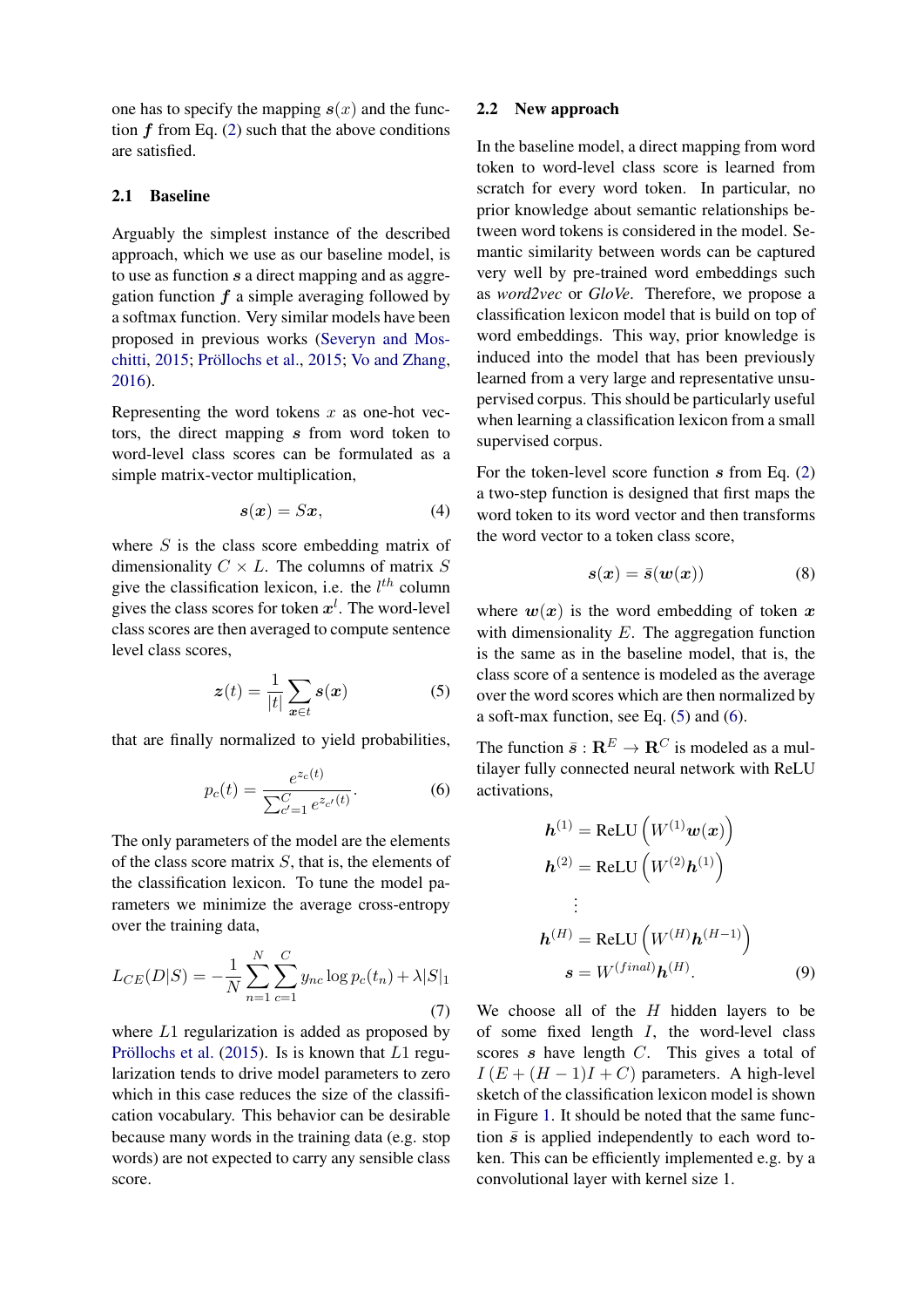<span id="page-4-1"></span>

Figure 1: Sketch of the word embeddings based classification lexicon model for a dictionary of  $L = 5$  words, a  $E = 4$  dimensional word embedding,  $C=2$  classes,  $H = 2$  hidden layers with  $I = 3$  hidden units. To predict the class probabilities of a piece of text, the wordlevel class scores are computed from pre-trained word embeddings via a set of of linear transformations followed by rectifiers. The class prediction for the text is computed as the average over word-level class scores.

Since the word embeddings in the model are trained in an unsupervised fashion it is possible that words with very different true class scores are assigned very similar word vectors. Fine-tuning the word embeddings during training could help to separate words with similar pre-trained embedding but different true class scores. However, we decide not to fine-tune the word embeddings during training, because we want to apply the mapping  $\bar{s}$  to words that are not part of the training data. Moreover, fine-tuning the word embeddings, which would introduce an additional set of  $E \cdot L$ model parameters, did not improve the model accuracy in the experiments.

### <span id="page-4-0"></span>3 Experiments

The purpose of the proposed classification model is to generate powerful application specific classification lexicons and we want to show that the new model generates better lexicons than the baseline model. To this end, we train both models on two binary sentiment analysis datasets and compare the test set accuracy as a proxy for the classification lexicon quality. Since the new word-embedding based model and the baseline model contain the same aggregation function, any improvement in model predictions must result from the word-level classification scores, i.e. the learned classification lexicons.

The first dataset that we use for the evaluation is the SST-2 dataset [\(Socher et al.,](#page-9-2) [2013\)](#page-9-2) that contains binary labeled movie reviews. This wellknown dataset is publicly available and part of the GLUE benchmark [\(Wang et al.,](#page-9-14) [2018\)](#page-9-14). The second dataset, which we call *FNHL*, consists of financial news headlines that have been manually labeled by experts. Table [1](#page-4-2) shows simple examples from both datasets and Table [2](#page-4-3) gives basic dataset statistics. It should be emphasized that the proposed model is not restricted to binary classification problems and could also be applied to multi-class datasets.

#### <span id="page-4-2"></span>FNHL

(+) *French rail network gets three offers for new line* (-) *Google, Facebook to face tougher EU privacy rules*

#### SST-2

(+) *the movie exists for its soccer action and its fine acting* (-) *the plot grinds on with yawn-provoking dullness*

Table 1: Examples from the SST-2 and FNHL datasets.

<span id="page-4-3"></span>

|       | Dataset mean( $ t $ ) | $N_{\rm c}$ | V     | $ V_{w2v} $ |
|-------|-----------------------|-------------|-------|-------------|
| SST-2 | 19                    | 9613        | 16182 | 14826       |
| FNHL  | 10                    | 2792        | 5885  | 4664        |

Table 2: Average sentence length  $(\text{mean}(|t|))$ , total dataset size  $(N)$ , vocabulary size  $(|V|)$  and vocabulary that is contained in word2vec  $(|V_{w2v}|)$ . Computed on the pre-processed datasets.

Both the baseline and the new model are implemented as neural networks and optimized via the Adam optimizer. For the baseline model dropout regularization is applied to the word level class scores and for the new model dropout is applied before the rectifiers. The new model is implemented with pre-trained word2vec word embeddings. For words that are not contained in word2vec the embedding is set to a vector of zeros. Since the embedding model can always be refined based on an unlabeled domain-specific corpus, one can ensure that the embedding model contains the relevant vocabulary. The SST-2 dataset is provided with a train/dev/test split which is used in our experiments whereas for the FNHL dataset nested cross-validation is used. The dev set is used for early stopping and to evaluate model hyperparameters via grid-search. The optimal hyperparameters are provided in Table [7](#page-10-0) in the appendix.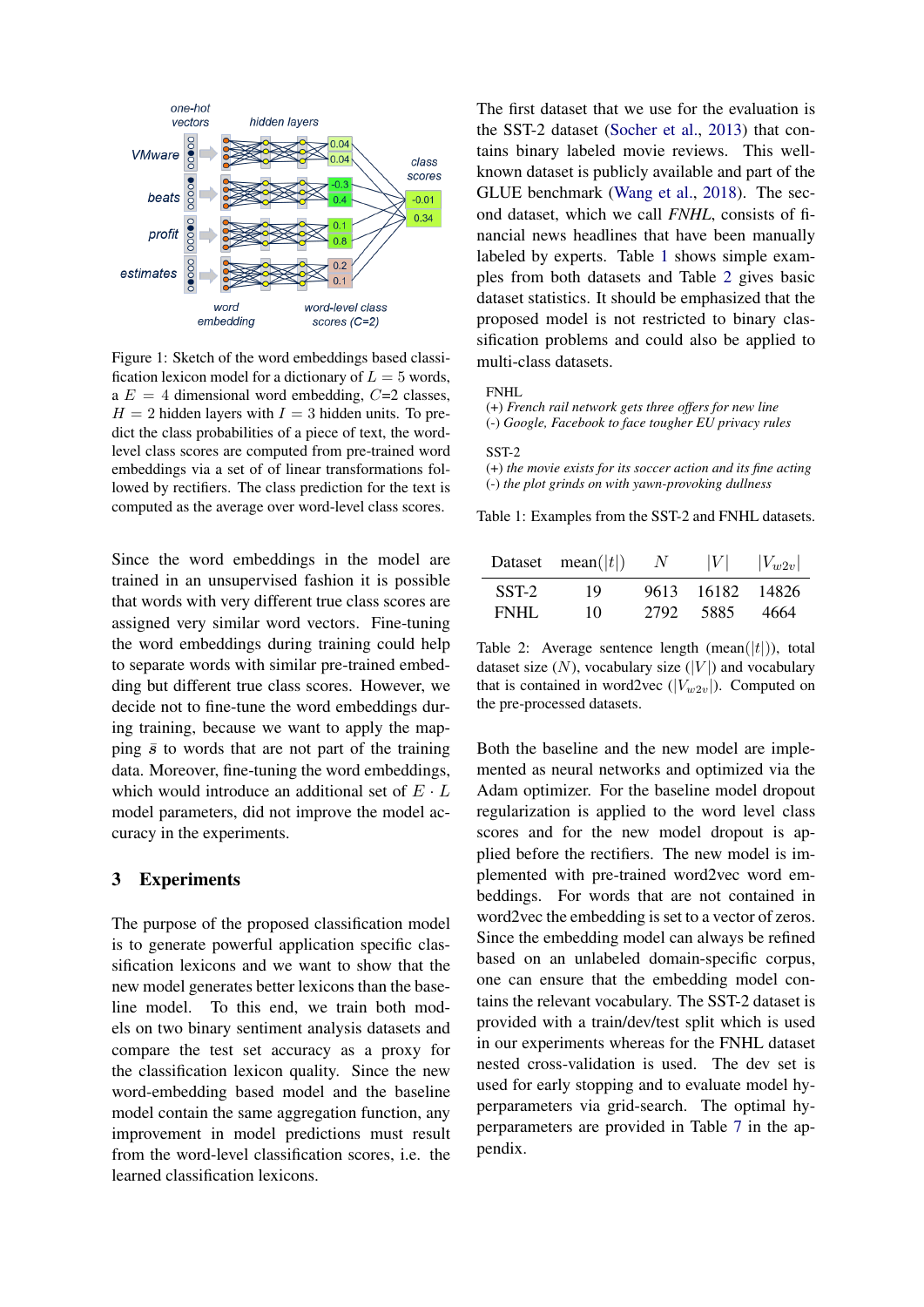### 3.1 Model Accuracy

Table [3](#page-5-0) shows that the new model outperforms the baseline model on both datasets which means that the new model generates better sentiment lexicons. As an additional experiment we implement the new model with ELMo embeddings which further increases the accuracy on the SST-2 dataset by 3.7%. Since ELMo embeddings are contextdependent this model does not yield a fixed sentiment lexicon but instead yields a mapping from sentence-token pair to sentiment scores.

To put the accuracy of the baseline model and the new classification lexicon model into perspective, we show in Table [3](#page-5-0) the accuracy on SST-2 for several GLUE benchmark models as well as recent state-of-the-art models as reported on the official GLUE website, see [https://gluebenchmark.com/](https://gluebenchmark.com/leaderboard) [leaderboard](https://gluebenchmark.com/leaderboard). CBoW denotes an average bag-of-words model using GloVe embeddings, GenSen [\(Subramanian et al.,](#page-9-15) [2018\)](#page-9-15) denotes the GLUE benchmark sentence representation model with best overall score and InferSent [\(Conneau](#page-8-18) [et al.,](#page-8-18) [2017\)](#page-8-18) denotes the GLUE benchmark sentence representation model with best SST-2 score. For these models a mapping from sentence representation to class scores was trained. Our new classification lexicon model outperforms the baseline models CBoW and GenSen whereas InferSent achieves slightly better accuracy.

The BiLSTM model with ELMo embeddings and attention (BiLSTM+ELMo+Attn) achieves only 2.6% higher accuracy than NewElmo, i.e. a simple mapping from ELMo to token level class scores. As expected, the popular BERT model and XL-Net, the currently best performing model on the SST-2 task, achieve much better accuracy than our proposed classification lexicon model. It should be emphasized, however, that the purpose of the proposed model is not to achieve state-of-the-art accuracy but to generate powerful sentiment lexicons. Therefore, the most relevant result is that the proposed model outperforms the baseline classification lexicon model which shows that the new model generates better sentiment lexicons.

To evaluate the dependency between training set size and model accuracy, the experiments are repeated with subsampled SST-2 training sets, see Figure [2.](#page-5-1) For small training sets, the new model

<span id="page-5-0"></span>

|                  | FNHL              | $SST-2$ |
|------------------|-------------------|---------|
| <b>Baseline</b>  | 77.4 (75.0, 78.4) | 82.5    |
| <b>New</b>       | 82.8 (82.1, 83.9) | 84.1    |
| NewElmo          |                   | 87.8    |
| <b>CBoW</b>      |                   | 80.0    |
| GenSen           |                   | 83.1    |
| <b>InferSent</b> |                   | 85.1    |
| BiLSTM+ELMo+Attn |                   | 90.4    |
| <b>BERT</b>      |                   | 94.9    |
| <b>XLNet</b>     |                   | 96.8    |

Table 3: Accuracy of the baseline and new classification lexicon models. NewElmo denotes the implementation of the new model with ELMo embeddings (which does not yield a lexicon). For comparison, the accuracy on the SST-2 task are shown for the GLUE baseline models CBoW, GenSen, InferSent and BiL-STM+ELMo+Attn as well as the popular BERT model and the currently best performing model XLNet.

outperforms the baseline model by a large margin. For example, with  $1\%$  of training samples (69 samples) the new model achieves 69% accuracy compared to 54% for the baseline model and with 5% of training samples (346 samples) the new model yields an accuracy of 79% compared to 66% for the baseline model.

<span id="page-5-1"></span>

Figure 2: Prediction accuracy on the SST-2 dataset with training set subsampled to different sizes. For small training set sizes the new model significantly outperforms the baseline model.

### 3.2 Sentiment Lexicons

After a quantitative comparison of the new and baseline classification lexicon models, we now want to take a qualitative look at the generated lexicons. Table [4](#page-6-1) shows the tails of the sentiment lexicons as generated by the new model on the FNHL and SST-2 datasets. The well-known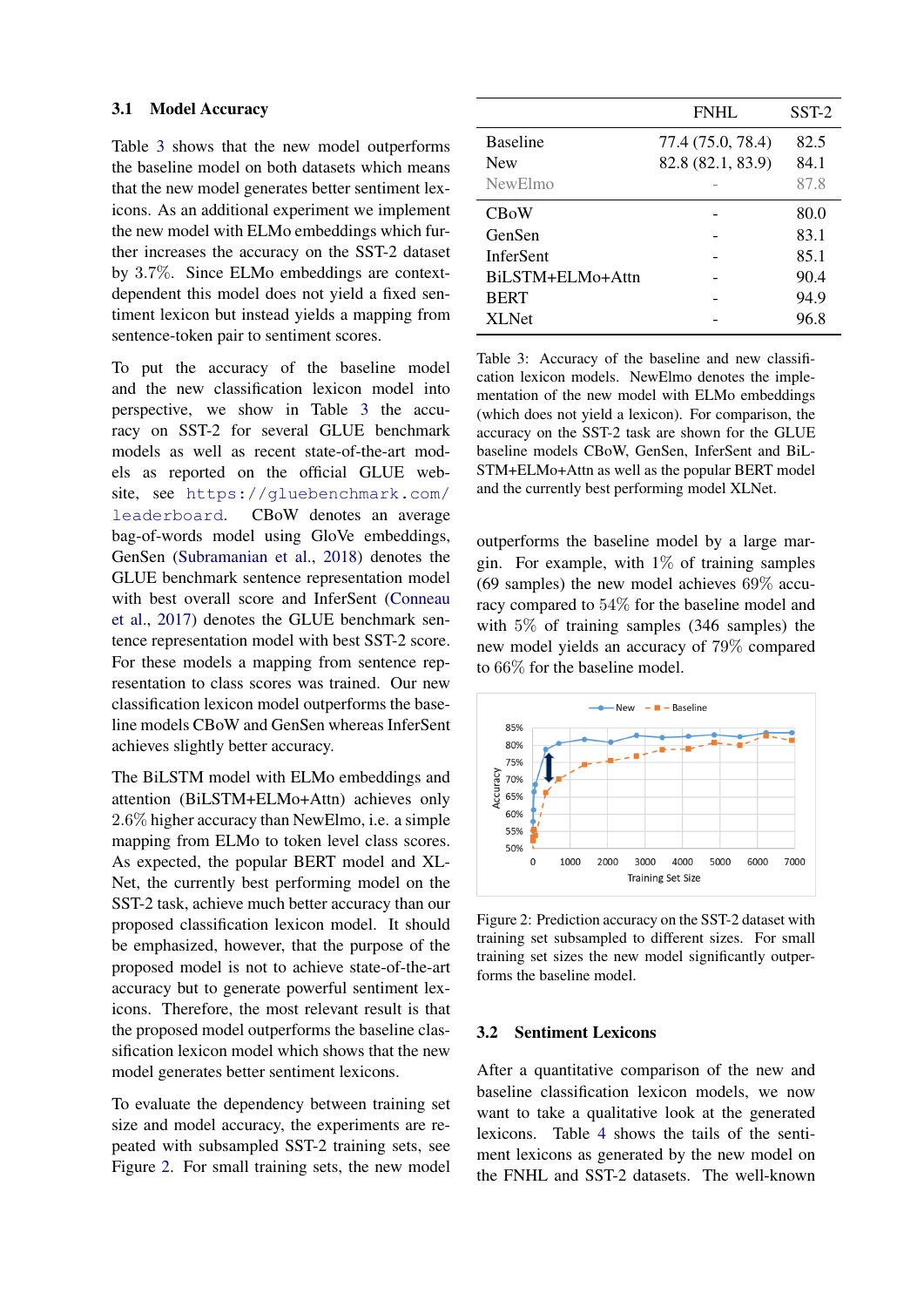domain-specific character of sentiment lexicons is apparent.

<span id="page-6-1"></span>

| <b>Positive words</b>                                                                                                                                                                                                                         | <b>Negative words</b>                                                                                                                                                                                                                                    |  |  |  |
|-----------------------------------------------------------------------------------------------------------------------------------------------------------------------------------------------------------------------------------------------|----------------------------------------------------------------------------------------------------------------------------------------------------------------------------------------------------------------------------------------------------------|--|--|--|
| $SST-2$                                                                                                                                                                                                                                       |                                                                                                                                                                                                                                                          |  |  |  |
| melds, combines, mar-<br>velously, enhances, hearts,<br>sublimely, breathtaking,<br>wonderfully, engagingly,<br>supple, winningly, searing,<br>enables, heartwarming,<br>integrates, captures,<br>mesmerizing, infuses,<br>masterly, explores | charmless, ineffective, gar-<br>bled, misfire, itis, use-<br>less, uncreative, dumped,<br>uninspiring, overinflated,<br>unimaginative, unfocused,<br>incoherent, drowned, un-<br>ambitious, pointless, half-<br>hearted, suffers, faulty,<br>squandering |  |  |  |
|                                                                                                                                                                                                                                               | FNHL                                                                                                                                                                                                                                                     |  |  |  |
| wins, bt, topping, air-<br>show, turbines, awarded,<br>selected, supercomputer,<br>clinch, debut, paves,<br>beats, tops, inks, secures,<br>buoyed, success, boosted,<br>driverless                                                            | violated, violations, falls,<br>lapses, delisted, underre-<br>porting, violating, fined,<br>plummet, threatened, mis-<br>led, sues, fining, drags,<br>infringe, delisting, halts,<br>breaches, fines, censures                                           |  |  |  |

Table 4: Example of words in the sentiment lexicons trained on the FNHL and SST-2 datasets using the word-embedding based model.

Table [5](#page-6-2) shows the largest word-level sentiment score differences between baseline and new model. Qualitatively, the new model seems to generate more sensible sentiment scores. For the comparison, the two-channel word-level scores are first transformed to a scalar score,  $\frac{s_{pos}-s_{neg}}{s_{pos}+s_{neg}}$ , and normalized to  $[-1, 1]$ .

<span id="page-6-2"></span>

| word              | Base   | <b>New</b> |         | word        | Base   | New    |
|-------------------|--------|------------|---------|-------------|--------|--------|
| ineffective       | 0.0    | $-1.0$     |         | melds       | 0.0    | 0.7    |
| dumped            | 0.0    | $-0.9$     |         | seagal      | $-0.6$ | 0.0    |
| garbled           | $-0.2$ | $-1.0$     |         | sweetest    | $-0.3$ | 0.3    |
| uncreative        | $-0.1$ | $-0.9$     |         | supple      | 0.0    | 0.6    |
| itis              | $-0.2$ | $-1.0$     |         | pay         | $-0.7$ | $-0.1$ |
| overinflated      | $-0.1$ | $-0.9$     |         | spry        | $-0.1$ | 0.4    |
| atrociously       | 0.0    | $-0.7$     |         | enables     | 0.0    | 0.6    |
| uninspiring       | $-0.2$ | $-0.9$     |         | queen       | $-0.6$ | $-0.1$ |
| moldy             | 0.0    | $-0.7$     |         | convenient  | $-0.4$ | 0.1    |
| counterproductive | $-0.1$ | $-0.7$     |         | windtalkers | $-0.5$ | 0.0    |
| unambitious       | $-0.2$ | $-0.8$     |         | sheridan    | $-0.5$ | 0.0    |
| miserably         | 0.1    | $-0.6$     |         | guess       | $-0.6$ | $-0.1$ |
| knockoff          | $-0.1$ | $-0.8$     | dynamic |             | $-0.4$ | 0.2    |
| untalented        | $-0.1$ | $-0.7$     |         | equilibrium | $-0.6$ | 0.0    |

Table 5: Largest differences between sentiment lexicons generated by the baseline and new model.

### 3.3 Lexicon Extension

By design, the baseline model can only generate word-level class scores for words that are contained in the training corpus. The new model on the other hand learns an application specific mapping from word embedding to word-level class scores. This makes it straight forward to generate class-scores for words outside the training corpus. To evaluate this property we apply the learned mapping (from SST-2 dataset) to a subset of the pre-trained word vectors in word2vec. The word2vec set is filtered to lowercase 1-grams, i.e. phrases are excluded. This leaves a total of 180000 words which is more than 10 times the number of words in the SST-2 training set vocabulary.

Table [6](#page-6-3) shows the most positive and most negative sentiment words when applied to the 180000 tokens in word2vec. Most of the words look sensible, which shows that it is possible to generate sentiment scores for words that are not contained in the training corpus. Arguably, this ability to generate scores for unseen words is the reason why the new model significantly outperforms the baseline model on very small training sizes as shown in Figure [2.](#page-5-1) Of course, the extension of the lexicons also generates poor scores for some words. Qualitatively unplausible words are underlined in Table [6.](#page-6-3) In general during all sentiment lexicon model evaluations we got the impression that negative words have better quality than positive words.

<span id="page-6-3"></span>

| <b>Positive words</b>                                        |
|--------------------------------------------------------------|
| equips, revolutionizing, amazes, reconnects, delighting,     |
| soothes, optimizes, prayerfully, backflip, accelerations,    |
| empowers, nourishes, maximizes, flyby, centenarians,         |
| transfixing, juxtaposes, exhilaratingly, purifies, frugally, |
| caresses, predeceased, glistened, livability, centenarian,   |
| policyowners, gratified, securityholders, astound, elec-     |
| trifying, sacraments, equanimity, synchronizes               |
| <b>Negative words</b>                                        |
| uncompetitive, unproductive, overstocking, misaligned,       |
| misconfigured, mistyped, spams, fritz, untargeted,           |
| scrapyard, clunked, uninformative, slouching, unwork-        |
| able, knockoffs, unmarketable, mixup, ineffectively,         |
| misdirected, forlornly, misspell, polluter, overlever-       |
| aged, overwrites, dumper, plagiarized, unemployable,         |
| unimpressive, defective, overloaded, flunky, laminitis       |
|                                                              |
| able 6: Words in the word?vec set (filtered for low          |
|                                                              |

Table 6: Words in the word2vec set (filtered for lowercase 1-grams) with most positive and most negative sentiment as generated by the proposed model that has been trained on the SST-2 training set. Most word sentiments are plausible, unplausible words are underlined.

# <span id="page-6-0"></span>4 Hierarchical Document Classification

In some document classification tasks in the finance domain one deals with very long docu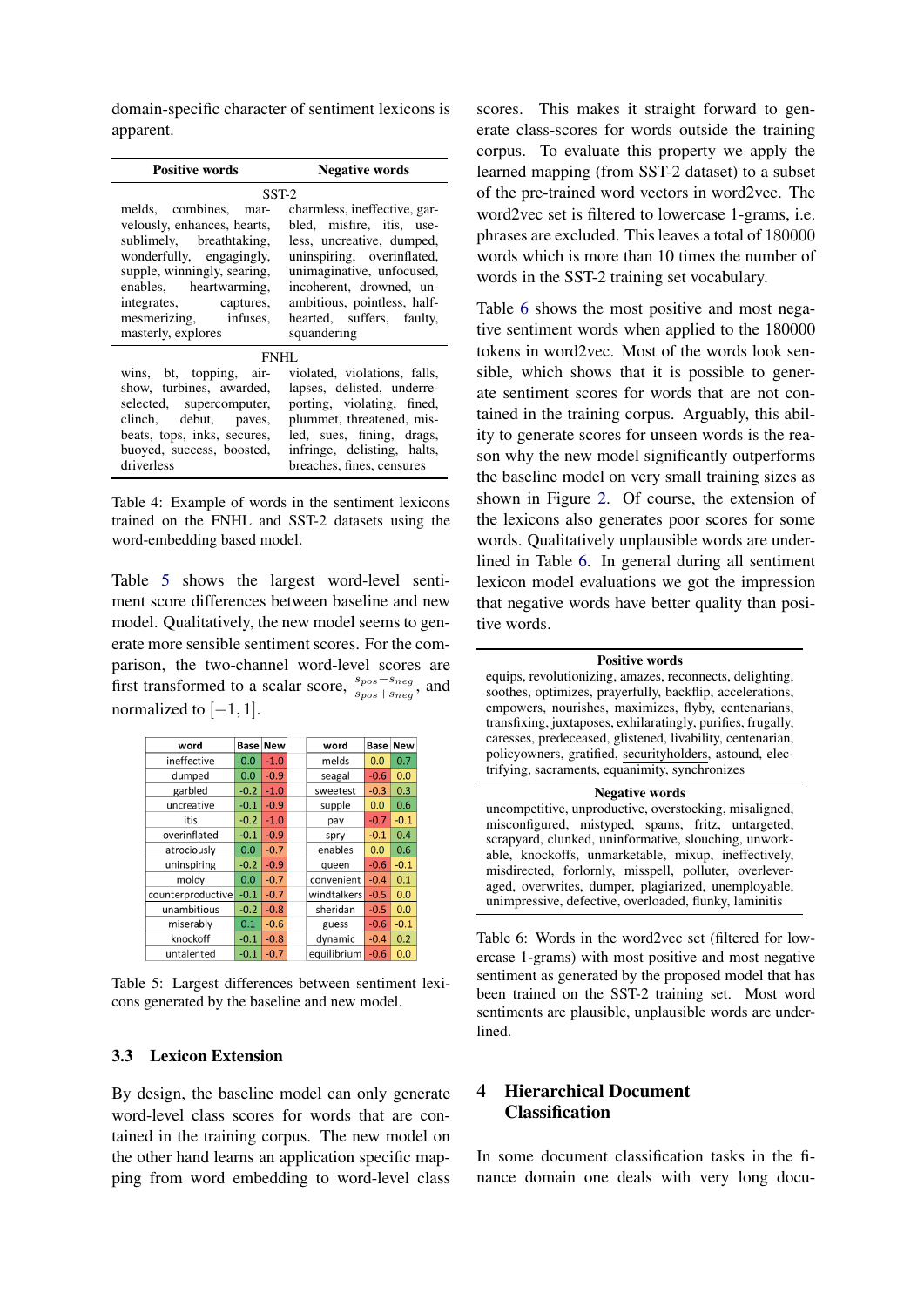ments, such as annual reports or legislative documents, that may consist of more than 100 pages. In order to make model predictions more interpretable it would be desirable that the predictions on document level can be retraced to the sentence (or paragraph) level. One advanced approach to achieve this level of locality is to incorporate sentence-level attention in the documentlevel model, see for example [\(Yang et al.,](#page-9-16) [2016\)](#page-9-16). For each sentence the attention function indicates how relevant the sentence is for the documentlevel model prediction. This makes the model predictions more interpretable, i.e. the analyst could better understand the model predictions by looking at the most relevant sentences.

A somewhat simpler approach is to build a model that generates class scores per sentence and then aggregates these scores to document-level class scores. By designing the aggregation such that the document-level scores are in a direct relationship to the sentence-level scores, one can train a joint model for document-level classification that – at the same time – generates sentence-level predictions. This approach is analogous to the classification lexicon model where word-embeddings are replaced by sentence representations. See Figure [3](#page-7-0) for a sketch of the model. The sentence representation model is arbitrary and could be for example a pre-trained language model such as BERT or a jointly trained BiLSTM pooling of ELMo embeddings.

<span id="page-7-0"></span>

Figure 3: Sketch of a basic architecture for hierarchical document classification. Sentence representations can be computed for example by average pooling all word embeddings in the sentence. Sentence representations are mapped by a parametric function to yield the sentence score for each class. Finally, aggregation (e.g. simple averaging) of the sentence-level class scores yields the document level scores.

The described approach localizes model predictions to the sentence level and thereby makes predictions on large documents interpretable. In addition, the approach can be utilized as a supervised method to highlight important sentences in a document. For example, a financial institution that has to process a large number of annual reports or fund reports can employ such methods to point the analyst to the important parts of the document. In such an application the final document prediction may not be relevant primarily, but the highlighting via sentence level scores is important. Highlighting approaches that we currently see in practice are mostly based on unsupervised text-summarization algorithms such as LexRank [\(Erkan and Radev,](#page-8-19) [2004\)](#page-8-19) , which also determines an importance score on sentence-level based on non-parametrical similarity measures and graph-methods, and can also be used in conjunction with our approach.

During our literature review on hierarchical document classification, no model was found that is comparable to the approach described above. However, the general idea to design a joint model for document-level classification that generates sentence-level predictions as a byproduct is not new and has been proposed for example by [Yesse](#page-9-17)[nalina et al.](#page-9-17) [\(2010\)](#page-9-17).

### 5 Conclusion

This paper presents a novel supervised method to generate classification lexicons that utilizes unsupervised learning in the form of pre-trained word embeddings. The method allows to build classification lexicons, e.g. sentiment lexicons, from very small amounts of labeled data and the model allows to extend the lexicons to words that are not contained in the training corpus. This is very relevant for applications in the financial and compliance area, where labeled data is very sparse and usually very unbalanced. In addition, in these areas cross-institutional data pooling is usually not possible for data protection reasons, and data encryption would render the data useless.

It was shown that using the proposed method with context-dependent word embeddings such as ELMo yields powerful word-level features.[2](#page-7-1)

To improve the overall classification lexicon

<span id="page-7-1"></span><sup>&</sup>lt;sup>2</sup>Implementing the approach with context-dependent word-embeddings yields a context-dependent mapping from words to class scores and thus does not produce a classification lexicon.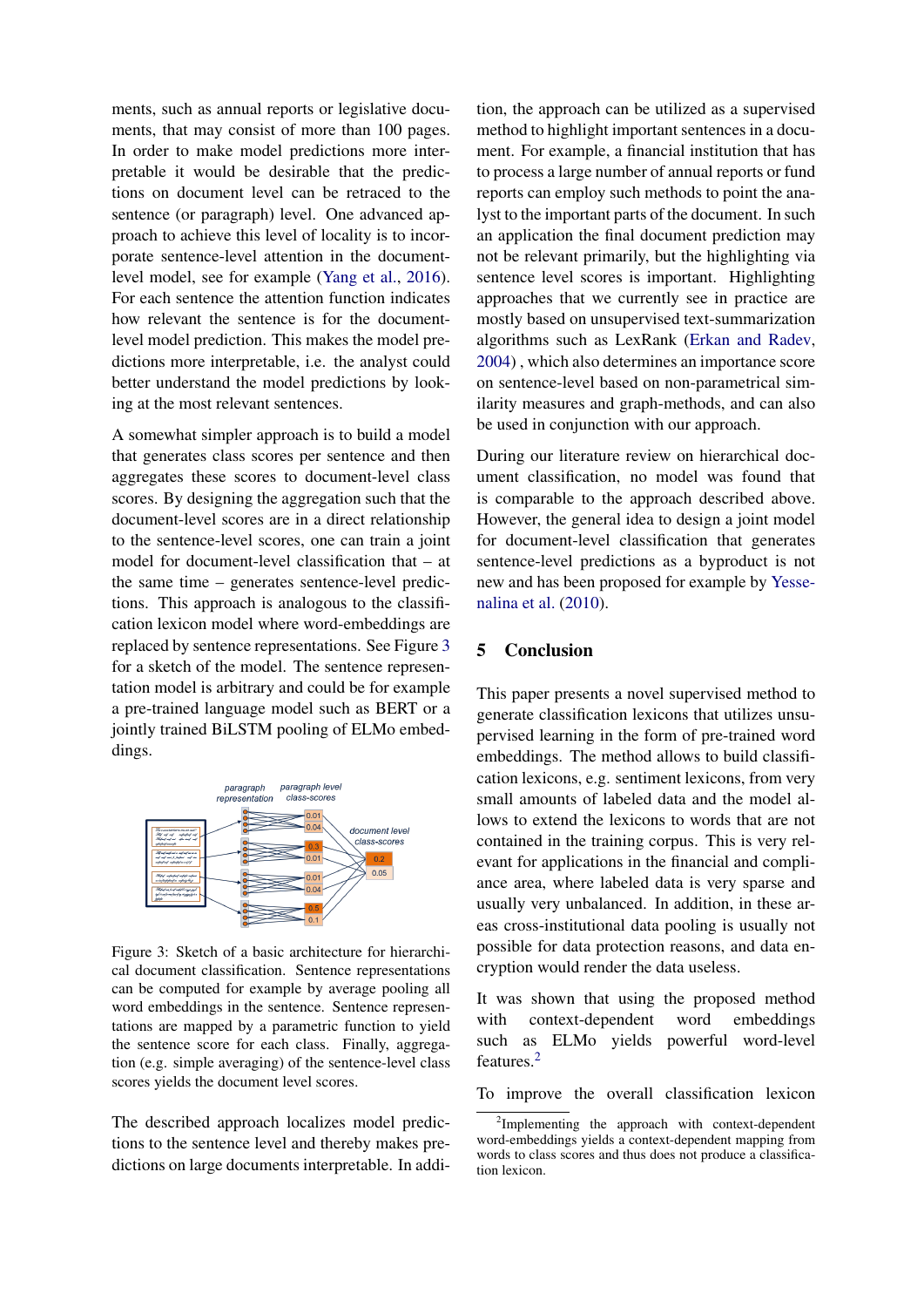model the knowledge distillation approach [\(Ba](#page-8-20) [and Caruana,](#page-8-20) [2014;](#page-8-20) [Hinton et al.,](#page-8-21) [2015\)](#page-8-21) could be used where a simple model is trained on the raw predictions of a more complex model. In our case the new classification lexicon model could be trained for example on the class scores (scores before softmax function) of BERT or XLNet. The potential improvements of distilling knowledge from BERT to simple neural networks has been demonstrated recently by [Tang et al.](#page-9-18) [\(2019\)](#page-9-18). The classification lexicon model could be further improved, e.g. by using phrases or n-grams, and escaping named entities.

In Section [4](#page-6-0) a modified version of the classification lexicon model is described that can be used for supervised sentence highlighting in large documents. We would like to investigate the performance of this model in future work.

# References

<span id="page-8-8"></span>Alan Akbik, Duncan Blythe, and Roland Vollgraf. 2018. Contextual string embeddings for sequence labeling. In *Proceedings of the 27th International Conference on Computational Linguistics*, pages 1638– 1649.

<span id="page-8-20"></span>Jimmy Ba and Rich Caruana. 2014. Do deep nets really need to be deep? In *Advances in neural information processing systems*, pages 2654–2662.

<span id="page-8-18"></span>Alexis Conneau, Douwe Kiela, Holger Schwenk, Loic Barrault, and Antoine Bordes. 2017. Supervised learning of universal sentence representations from natural language inference data. *arXiv preprint arXiv:1705.02364*.

<span id="page-8-6"></span>Jacob Devlin, Ming-Wei Chang, Kenton Lee, and Kristina Toutanova. 2018. Bert: Pre-training of deep bidirectional transformers for language understanding. *arXiv preprint arXiv:1810.04805*.

<span id="page-8-19"></span>Günes Erkan and Dragomir R. Radev. 2004. Lexrank: Graph-based lexical centrality as salience in text summarization. *Journal of Artificial Intelligence Research*, 22:457–479.

<span id="page-8-21"></span>Geoffrey Hinton, Oriol Vinyals, and Jeff Dean. 2015. Distilling the knowledge in a neural network. *arXiv preprint arXiv:1503.02531*.

<span id="page-8-7"></span>Jeremy Howard and Sebastian Ruder. 2018. Universal language model fine-tuning for text classification. In *Proceedings of the 56th Annual Meeting of the Association for Computational Linguistics (Volume 1: Long Papers)*, volume 1, pages 328–339.

<span id="page-8-0"></span>Thorsten Joachims. 1998. Text categorization with support vector machines: Learning with many relevant

features. In *European conference on machine learning*, pages 137–142. Springer.

<span id="page-8-10"></span>Colm Kearney and Sha Liu. 2014. Textual sentiment in finance: A survey of methods and models. *International Review of Financial Analysis*, 33:171–185.

<span id="page-8-3"></span>Yoon Kim. 2014. Convolutional neural networks for sentence classification. *arXiv preprint arXiv:1408.5882*.

<span id="page-8-14"></span>Svetlana Kiritchenko, Xiaodan Zhu, and Saif M Mohammad. 2014. Sentiment analysis of short informal texts. *Journal of Artificial Intelligence Research*, 50:723–762.

<span id="page-8-15"></span>Quanzhi Li and Sameena Shah. 2017. Learning stock market sentiment lexicon and sentiment-oriented word vector from stocktwits. In *Proceedings of the 21st Conference on Computational Natural Language Learning (CoNLL 2017)*, pages 301–310.

<span id="page-8-2"></span>Bing Liu. 2012. Sentiment analysis and opinion mining. *Synthesis lectures on human language technologies*, 5(1):1–167.

<span id="page-8-4"></span>Pengfei Liu, Xipeng Qiu, and Xuanjing Huang. 2016. Recurrent neural network for text classification with multi-task learning. *arXiv preprint arXiv:1605.05101*.

<span id="page-8-12"></span>Tim Loughran and Bill McDonald. 2011. When is a liability not a liability? textual analysis, dictionaries, and 10-ks. *The Journal of Finance*, 66(1):35–65.

<span id="page-8-17"></span>Andrew L Maas, Raymond E Daly, Peter T Pham, Dan Huang, Andrew Y Ng, and Christopher Potts. 2011. Learning word vectors for sentiment analysis. In *Proceedings of the 49th annual meeting of the association for computational linguistics: Human language technologies-volume 1*, pages 142–150. Association for Computational Linguistics.

<span id="page-8-9"></span>Saif M Mohammad, Svetlana Kiritchenko, and Xiaodan Zhu. 2013. Nrc-canada: Building the state-ofthe-art in sentiment analysis of tweets. *arXiv preprint arXiv:1308.6242*.

<span id="page-8-13"></span>Saif M Mohammad and Peter D Turney. 2013. Crowdsourcing a word–emotion association lexicon. *Computational Intelligence*, 29(3):436–465.

<span id="page-8-1"></span>Bo Pang, Lillian Lee, et al. 2008. Opinion mining and sentiment analysis. *Foundations and Trends*<sup>(R)</sup> in In*formation Retrieval*, 2(1–2):1–135.

<span id="page-8-5"></span>Matthew E Peters, Mark Neumann, Mohit Iyyer, Matt Gardner, Christopher Clark, Kenton Lee, and Luke Zettlemoyer. 2018. Deep contextualized word representations. *arXiv preprint arXiv:1802.05365*.

<span id="page-8-16"></span>Nicolas Pröllochs, Stefan Feuerriegel, and Dirk Neumann. 2015. Generating domain-specific dictionaries using bayesian learning. In *ECIS*.

<span id="page-8-11"></span>Qiao Qian, Minlie Huang, Jinhao Lei, and Xiaoyan Zhu. 2016. Linguistically regularized lstms for sentiment classification. *arXiv preprint arXiv:1611.03949*.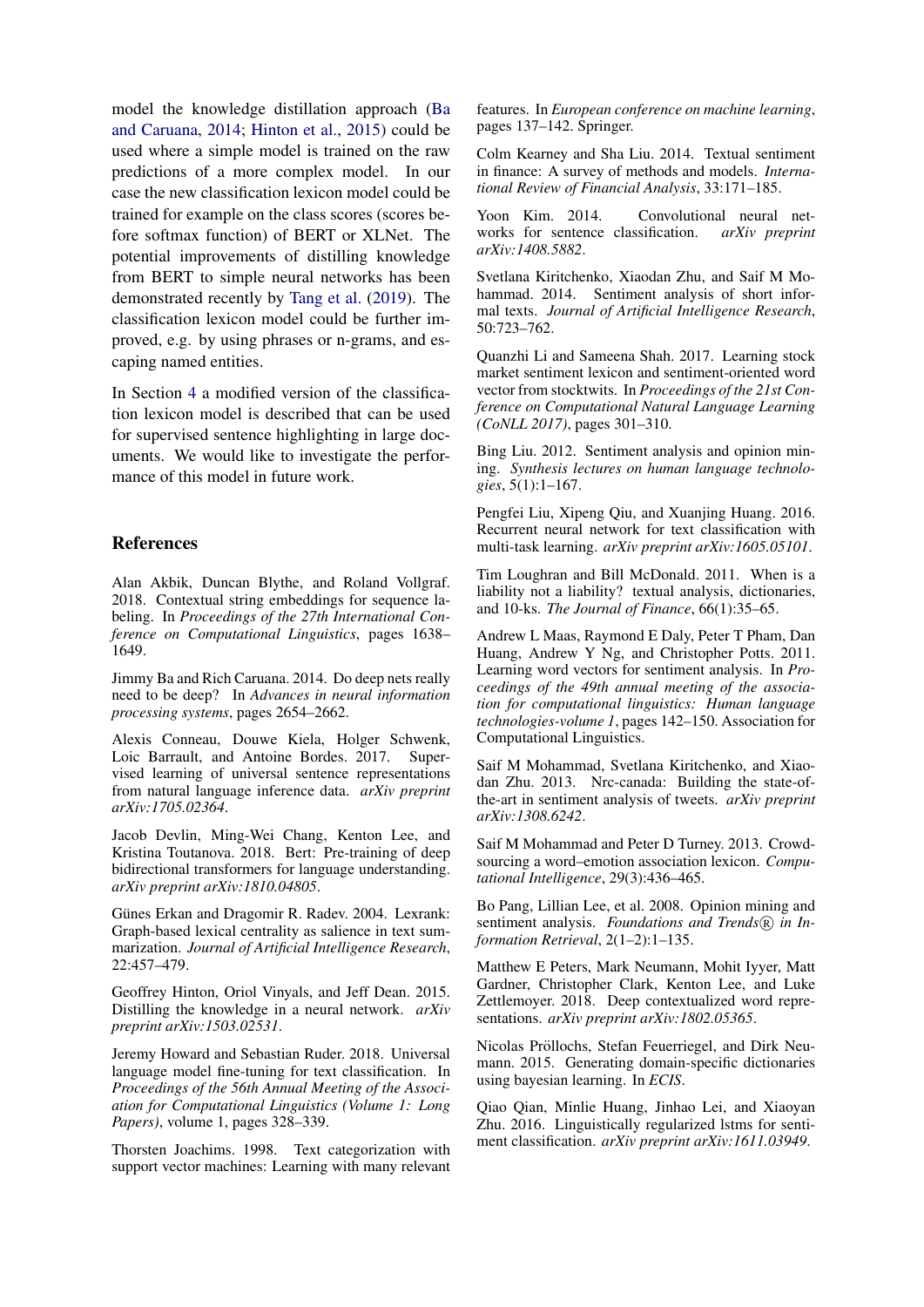<span id="page-9-6"></span>Alec Radford, Karthik Narasimhan, Tim Salimans, and Ilya Sutskever. 2018. Improving language understanding by generative pre-training. *URL https://s3 us-west-2. amazonaws. com/openai-assets/researchcovers/language-unsupervised/language understanding paper. pdf*.

<span id="page-9-0"></span>Cicero dos Santos and Maira Gatti. 2014. Deep convolutional neural networks for sentiment analysis of short texts. In *Proceedings of COLING 2014, the 25th International Conference on Computational Linguistics: Technical Papers*, pages 69–78.

<span id="page-9-12"></span>Aliaksei Severyn and Alessandro Moschitti. 2015. On the automatic learning of sentiment lexicons. In *Proceedings of the 2015 Conference of the North American Chapter of the Association for Computational Linguistics: Human Language Technologies*, pages 1397– 1402.

<span id="page-9-9"></span>Bonggun Shin, Timothy Lee, and Jinho D Choi. 2016. Lexicon integrated cnn models with attention for sentiment analysis. *arXiv preprint arXiv:1610.06272*.

<span id="page-9-2"></span>Richard Socher, Alex Perelygin, Jean Wu, Jason Chuang, Christopher D Manning, Andrew Ng, and Christopher Potts. 2013. Recursive deep models for semantic compositionality over a sentiment treebank. In *Proceedings of the 2013 conference on empirical methods in natural language processing*, pages 1631–1642.

<span id="page-9-10"></span>Philip J. Stone, Robert F. Bales, J. Zvi Namenwirth, and Daniel M. Ogilvie. 1962. The general inquirer: A computer system for content analysis and retrieval based on the sentence as a unit of information. *Behavioral Science*, 7(4):484–498.

<span id="page-9-15"></span>Sandeep Subramanian, Adam Trischler, Yoshua Bengio, and Christopher J Pal. 2018. Learning general purpose distributed sentence representations via<br>large scale multi-task learning. arXiv preprint large scale multi-task learning. *arXiv:1804.00079*.

<span id="page-9-18"></span>Raphael Tang, Yao Lu, Linqing Liu, Lili Mou, Olga Vechtomova, and Jimmy Lin. 2019. Distilling taskspecific knowledge from bert into simple neural networks. *arXiv preprint arXiv:1903.12136*.

<span id="page-9-8"></span>Zhiyang Teng, Duy Tin Vo, and Yue Zhang. 2016. Context-sensitive lexicon features for neural sentiment analysis. In *Proceedings of the 2016 Conference on Empirical Methods in Natural Language Processing*, pages 1629–1638.

<span id="page-9-4"></span>Ashish Vaswani, Noam Shazeer, Niki Parmar, Jakob Uszkoreit, Llion Jones, Aidan N Gomez, Łukasz Kaiser, and Illia Polosukhin. 2017. Attention is all you need. In *Advances in Neural Information Processing Systems*, pages 5998–6008.

<span id="page-9-7"></span>Duy-Tin Vo and Yue Zhang. 2015. Target-dependent twitter sentiment classification with rich automatic features. In *IJCAI*, pages 1347–1353.

<span id="page-9-13"></span>Duy Tin Vo and Yue Zhang. 2016. Don't count, predict! an automatic approach to learning sentiment lexicons for short text. In *Proceedings of the 54th Annual* *Meeting of the Association for Computational Linguistics (Volume 2: Short Papers)*, volume 2, pages 219– 224.

<span id="page-9-14"></span>Alex Wang, Amapreet Singh, Julian Michael, Felix Hill, Omer Levy, and Samuel R Bowman. 2018. Glue: A multi-task benchmark and analysis platform for natural language understanding. *arXiv preprint arXiv:1804.07461*.

<span id="page-9-3"></span>Xin Wang, Yuanchao Liu, SUN Chengjie, Baoxun Wang, and Xiaolong Wang. 2015. Predicting polarities of tweets by composing word embeddings with long short-term memory. In *Proceedings of the 53rd Annual Meeting of the Association for Computational Linguistics and the 7th International Joint Conference on Natural Language Processing (Volume 1: Long Papers)*, volume 1, pages 1343–1353.

<span id="page-9-11"></span>Theresa Wilson, Janyce Wiebe, and Paul Hoffmann. 2005. Recognizing contextual polarity in phrase-level sentiment analysis. *Proc. of HLT-EMNLP-2005*.

<span id="page-9-5"></span>Zhilin Yang, Zihang Dai, Yiming Yang, Jaime Carbonell, Ruslan Salakhutdinov, and Quoc V Le. 2019. Xlnet: Generalized autoregressive pretraining for language understanding. *arXiv preprint arXiv:1906.08237*.

<span id="page-9-16"></span>Zichao Yang, Diyi Yang, Chris Dyer, Xiaodong He, Alex Smola, and Eduard Hovy. 2016. Hierarchical attention networks for document classification. In *Proceedings of the 2016 Conference of the North American Chapter of the Association for Computational Linguistics: Human Language Technologies*, pages 1480– 1489.

<span id="page-9-17"></span>Ainur Yessenalina, Yisong Yue, and Claire Cardie. 2010. Multi-level structured models for documentlevel sentiment classification. In *Proceedings of the 2010 Conference on Empirical Methods in Natural Language Processing*, pages 1046–1056. Association for Computational Linguistics.

<span id="page-9-1"></span>Xiang Zhang, Junbo Zhao, and Yann LeCun. 2015. Character-level convolutional networks for text classification. In *Advances in neural information processing systems*, pages 649–657.

# A Hyperparameters

The optimal model hyperparameters, see Table [7,](#page-10-0) are determined via grid search with evaluation on the respective dev set. The batch size is fixed to 100 and each model is trained until no further dev set accuracy is observed.